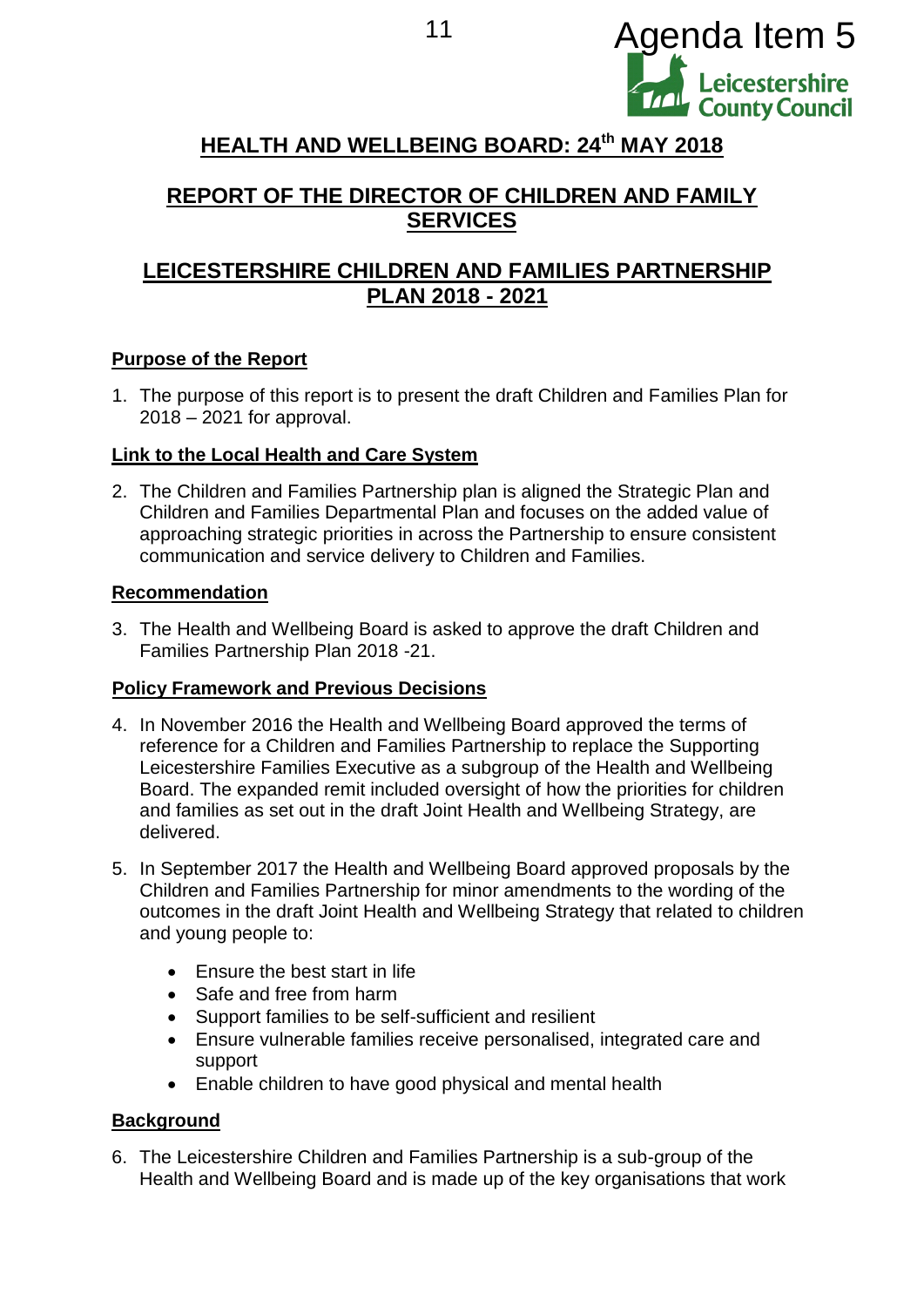with children, young people and their families across Leicestershire, such as education, health, police and social care.

7. The purpose of the Children and Families Partnership is to champion effective partnership working, so that together it has shared priorities and delivers outcomes that make a real difference to the lives of children and young people. By working together it can also maximise partnership resources and expertise across the public and voluntary sector, be more coordinated in the services provided, and avoid waste or duplication of effort.

### The Children and Families Partnership Plan 2018 - 2021

- 8. The Children and Families Partnership Plan is a strategic document which sets out the shared vision for children, young people and their families and the priority outcomes that need to be improved. The Plan is not intended to be a detailed description of the individual work of each partner, but rather a summary of key areas of work that are best delivered together in order to have the biggest impact on the lives of children and young people.
- 9. The Partnership have adopted the five supporting outcomes of the Joint Health and Wellbeing Strategy relating to children and young people as the priority areas for the Plan:
	- *Ensure the best start in life* by developing an integrated early years pathway which ensures needs are assessed to enable appropriate interventions are offered and the development of a communication strategy to promote the 1001 critical days;
	- *Keep children safe and free from harm* by developing and embedding an integrated model of services to prevent harm to children and young people and make children safe by raising awareness of universal safety messages;
	- *Support children and families to be resilient* by developing an integrated approach to family resilience and self-sufficiency, provide joined up information and guidance to enable families to be self-sufficient and navigate services and support families to progress towards work;
	- *Ensure venerable families receive personalised, integrated care and support* by providing integrated, outcome-based, high quality, cost-effective provision and developing a post-16 multi-agency delivery model;
	- *Enable children to have good physical and mental health* by developing a whole system approach based on 'Making obesity everyone's business' and developing a partnership approach to emotional and mental wellbeing.
- 10.The Partnership has identified three key enablers to the successful delivery of the Plan;
	- co-production with children and young people
	- integrated commissioning
	- outcomes based delivery plans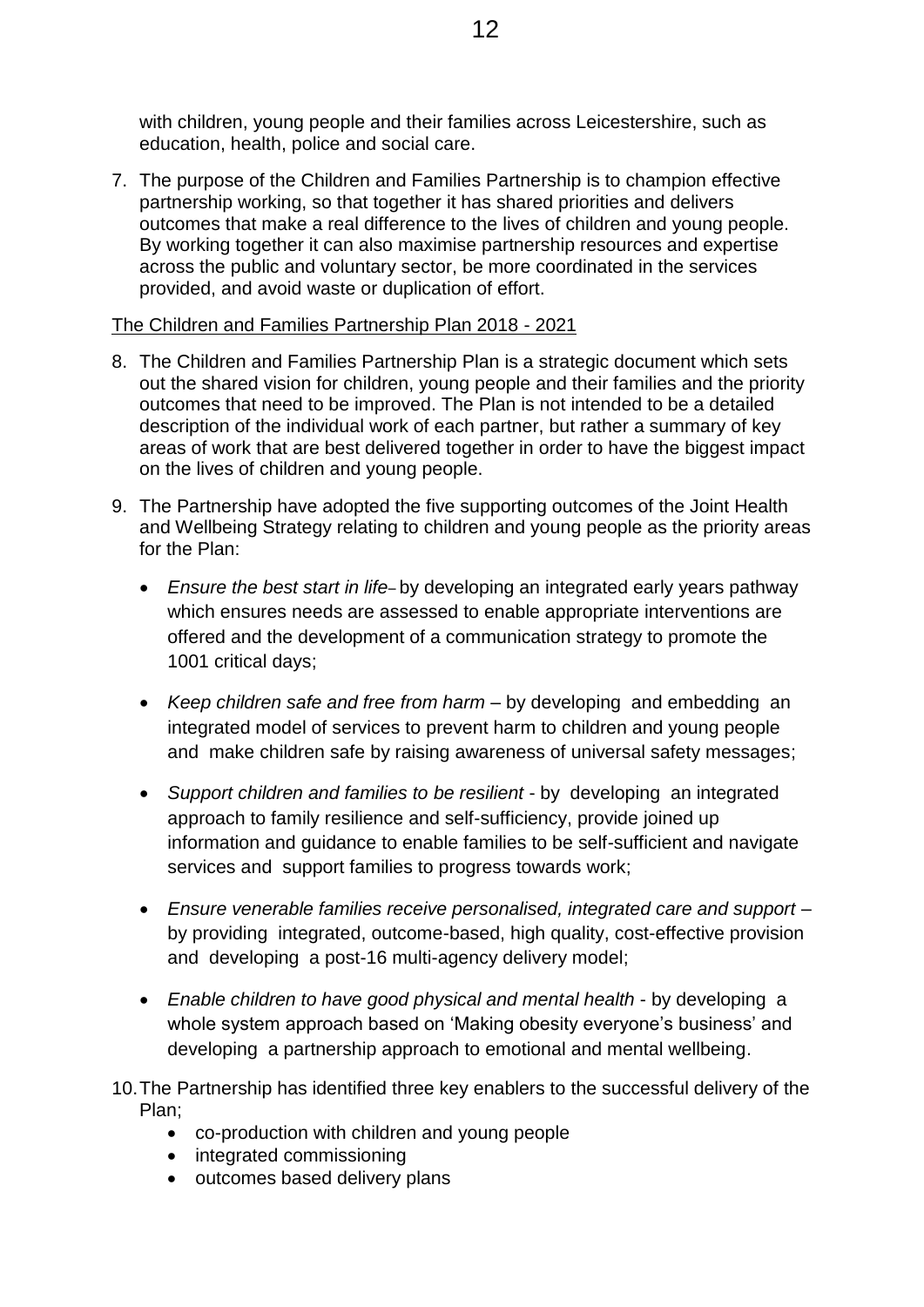- 11.The Partnership has also identified two cross cutting actions to underpin the Plan;
	- cross-partnership communications plan
	- cross-partnership workforce development
- 12.A priority lead has been identified for each priority and has been tasked with working with partners and other key stakeholders to identify key areas for action and suitable actions to deliver against each outcome.
- 13.The Partnership will adopt an outcomes based approach to delivery, planning and assessing performance and impact, leading to a focus on the outcomes which services are intending to achieve. The Partnership has listened to the voice of children and young people during the development of the Plan and taken into consideration the key themes for Leicestershire emerging from the Make Your Mark 2017 national youth ballot and through on-going engagement activities, details of which can be found in Appendix B.
- 14.It is proposed to share a "priorities on a page" poster internally across partner organisations before an official launch of the plan in September 2018.
- 15.The Partnership will provide a progress report to the Health and Wellbeing Board every six months.

#### **Resource Implications**

16.Resources are in place through the Children and Families Service until October 2019 to fund a post to support the Children and Families Partnership. The ongoing sustainability of this approach will need to be considered moving forward.

#### **Timetable for Decisions**

17.Subject to approval of the Plan by the Health and Wellbeing Board, the Plan will be presented to the County Council's Children and Families Overview and Scrutiny Committee on the  $4<sup>th</sup>$  June before being presented to its Cabinet for approval on the 12 June. Subject to approval, the Plan will then be presented to partner governance structures as necessary. It is intended that a launch event of the plan will take place in September 2018.

#### **Background papers**

18.Report to the Health and Wellbeing Board on 7 July 2016, Terms of Reference for the Supporting Leicestershire Families Executive <http://politics.leics.gov.uk/documents/s120533/SLF%20Executive%20ToR.pdf>

#### **Circulation under the Local Issues Alert Procedure**

19.None.

#### **Officers to contact:**

Paul Meredith Director of Children and Family Services Tel: 01163057441 Email: [paul.meredith@leics.gov.uk](mailto:paul.meredith@leics.gov.uk)